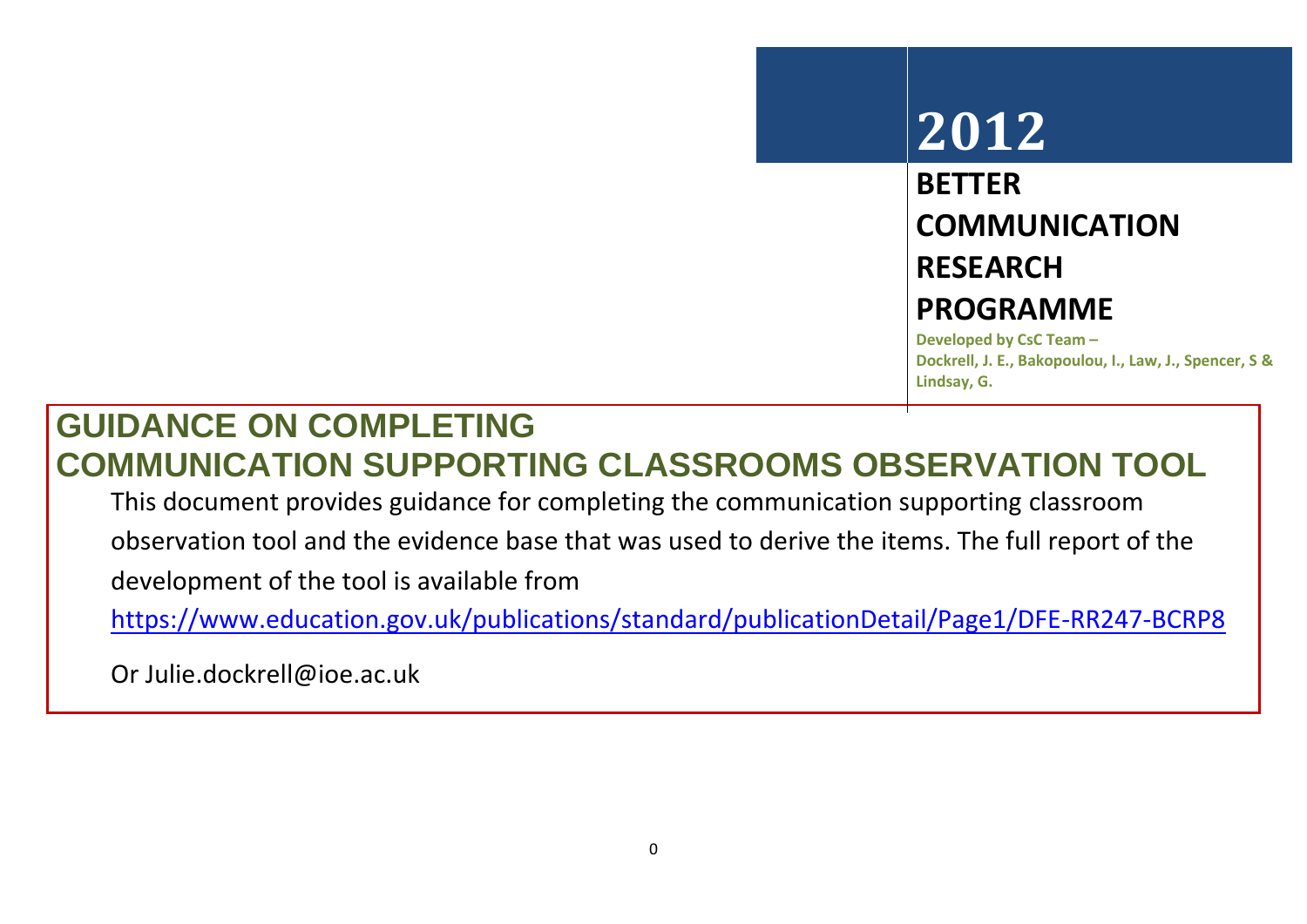### **LANGUAGE LEARNING ENVIRONMENT:**

### *This dimension involves the physical environment and learning context.*

|                                                                                                                                                                                                                               | <b>EXAMPLES</b>                                                                                                                                                                                             | <b>NOTES</b>                                                                                                                                                                                                                  |
|-------------------------------------------------------------------------------------------------------------------------------------------------------------------------------------------------------------------------------|-------------------------------------------------------------------------------------------------------------------------------------------------------------------------------------------------------------|-------------------------------------------------------------------------------------------------------------------------------------------------------------------------------------------------------------------------------|
| The classroom is organised to emphasise open space. <sup>1,4,6</sup>                                                                                                                                                          |                                                                                                                                                                                                             |                                                                                                                                                                                                                               |
| Learning areas are clearly defined throughout the classroom. <sup>1</sup>                                                                                                                                                     | Different learning areas, such as small world play, reading<br>corner, maths area, construction, topic table, computer area are<br>available within the classroom.                                          |                                                                                                                                                                                                                               |
| Learning areas are clearly labelled with pictures/words<br>throughout the classroom. $1, 2, 3, 4, 5, 6, 7, 8, 12$                                                                                                             | Symbols and pictures are used to label different areas, such as<br>the kitchen and book areas.                                                                                                              |                                                                                                                                                                                                                               |
| There is space for privacy or quiet areas where children can<br>retreat to have 'down time' or engage in smaller group<br>activities. These areas are less visually distracting. <sup>1</sup>                                 | There is a big tent for children to go into with a book.<br>A corner of the classroom has an entrance like a castle.                                                                                        | This item is specifically for quiet spaces. Classrooms may<br>have spaces such as a house corner, hospital area, or growing<br>station. While these are interesting learning areas, they do not<br>get a score for this item. |
| Children's own work is displayed and labelled appropriately.                                                                                                                                                                  | Self-portraits with labels and descriptions.<br>Children's drawings, potato prints.                                                                                                                         |                                                                                                                                                                                                                               |
| Some classroom displays include items that invite comments<br>from children. 5,6,7,8                                                                                                                                          | Can you order your numbers here?<br>How much did you enjoy our trip to the zoo? Children are<br>encouraged to rate the trip using stars.                                                                    | This item refers to displays which have space for children to<br>contribute.                                                                                                                                                  |
| Book specific areas are available. <sup>1, 3,4,5,6,7,8</sup>                                                                                                                                                                  | Book displays, shelves within easy reach.                                                                                                                                                                   |                                                                                                                                                                                                                               |
| Literacy specific areas are available. <sup>1, 3,4,5,6,7,8</sup>                                                                                                                                                              | Desks with paper, whiteboards, pens and books to practise<br>spelling, handwriting or reading.                                                                                                              | Literacy specific areas may include materials for writing or<br>practicing handwriting.                                                                                                                                       |
| Background noise levels are managed consistently throughout<br>the observation, and children and adults are able to hear one<br>another with ease. <sup>4,6,9,10,11</sup>                                                     | Noise levels are managed well throughout the observation.<br>Soft music playing in the background during free play.                                                                                         |                                                                                                                                                                                                                               |
| Transition times are managed effectively, so that noise levels<br>are not excessive and children know what to expect<br>next. 4,5,7,9,10,11                                                                                   | The adult rings a bell and all children stop and put both hands<br>in the air and wait for instructions A tambourine is used to<br>signal the children have to wait and listen for the next<br>instruction. |                                                                                                                                                                                                                               |
| There is good light. $4,5,6,8,12$                                                                                                                                                                                             |                                                                                                                                                                                                             |                                                                                                                                                                                                                               |
| The majority of learning resources and materials are labelled<br>with pictures/words. <sup>4,5,6,7,13</sup>                                                                                                                   |                                                                                                                                                                                                             |                                                                                                                                                                                                                               |
| Resources that are available for free play are easily reached by<br>the children or easily within their line of vision. <sup>4,5,6,7,8</sup>                                                                                  | Blocks, play dough, toy animals, number lines within easy<br>reach.                                                                                                                                         |                                                                                                                                                                                                                               |
| An appropriate range of books is available in the book area (for<br>example, traditional stories, bilingual/dual language books and<br>a variety of genres and books related to children's own<br>experiences). <sup>13</sup> |                                                                                                                                                                                                             |                                                                                                                                                                                                                               |
| Non-fiction books, books on specific topics or interests of the<br>children are also available in other learning areas.                                                                                                       | Books on dinosaurs.<br>Books on transportation.<br>Space and the universe books and props.                                                                                                                  |                                                                                                                                                                                                                               |
| Outdoor play (if available) includes imaginative role play. <sup>7,8,37</sup>                                                                                                                                                 | Children dressed up as construction workers (hi vis jackets and<br>hard hats) for break outside.<br>Home corner available outdoors.                                                                         |                                                                                                                                                                                                                               |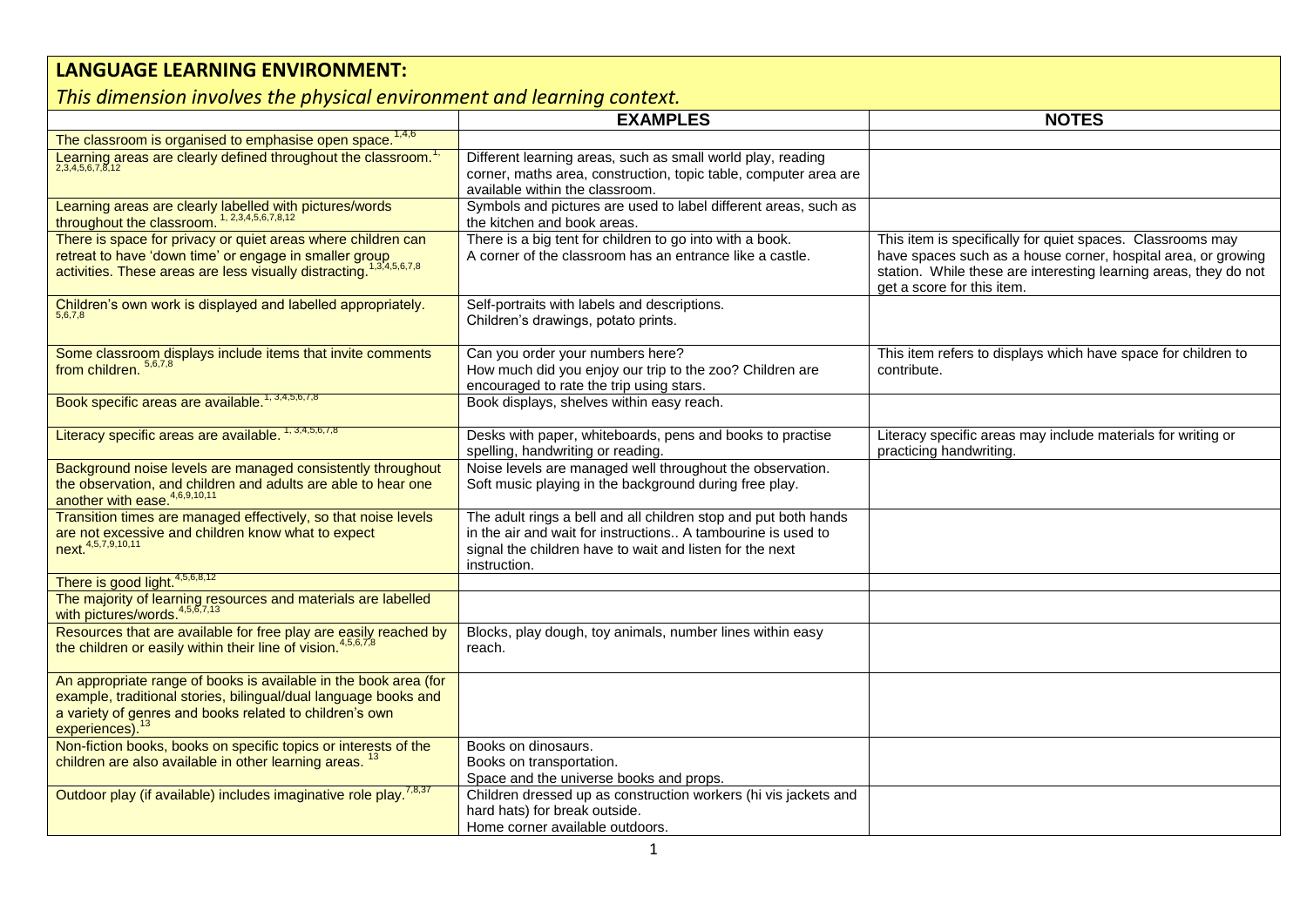| Good quality toys, small world objects and real / natural<br>resources are available. 1, 2,4,5,6,7,8,37 | Zoo toys, shells, pebbles, seeds.<br>Castle set and toys related to topic.                                                                                                                                                         |  |
|---------------------------------------------------------------------------------------------------------|------------------------------------------------------------------------------------------------------------------------------------------------------------------------------------------------------------------------------------|--|
| Musical instruments and noise makers are available. "<br>2,4,5,6,7,8,37                                 | Adult uses the tambourine to get children's attention.<br>Adult plays the quitar during story time.<br>Children take turns to use the wooden flutes while the adult<br>reads a story.<br>Concept of pitch is explored using bells. |  |
| Role play area is available. <sup>1, 2,4,5,6,7,8,37</sup>                                               | Kitchen area.<br>Puppets and soft animals used for imaginary play.<br>In the kitchen area there are different outfits for children to<br>wear.<br>Castle costumes in the class (e.g. knight and princess).                         |  |

| <b>LANGUAGE LEARNING OPPORTUNITIES:</b>                                                                                                          |                                                                                                                        |                                                                         |
|--------------------------------------------------------------------------------------------------------------------------------------------------|------------------------------------------------------------------------------------------------------------------------|-------------------------------------------------------------------------|
| This dimension involves the structure opportunities that are present in the setting to support language development.                             |                                                                                                                        |                                                                         |
|                                                                                                                                                  | <b>EXAMPLES</b>                                                                                                        | <b>NOTES</b>                                                            |
|                                                                                                                                                  |                                                                                                                        |                                                                         |
| Small group work facilitated by an adult takes place. 16, 17, 18, 19,58                                                                          | Phonics groups (children grouped by ability).<br>Letter-sound matching activity within small groups.                   |                                                                         |
|                                                                                                                                                  | Counting practice group.                                                                                               |                                                                         |
|                                                                                                                                                  | Children complete spelling tasks, sitting on different tables according                                                |                                                                         |
|                                                                                                                                                  | to ability (labelled by different animal names) with adult support.                                                    |                                                                         |
| Children have opportunities to engage in interactive book reading                                                                                | Teacher reads two books brought in by a child from home. During                                                        |                                                                         |
| facilitated by an adult (for example: asking predictive questions,                                                                               | the reading she asks two questions ('Why would Mr Stick be scared                                                      |                                                                         |
| joining in with repetitions, story packs etc.). 14,15, 17, 19, 20, 21, 25, 26, 27, 28,                                                           | of a dog?' 'What are baby butterflies?')                                                                               |                                                                         |
| 29, 30, 31, 32, 58                                                                                                                               |                                                                                                                        |                                                                         |
| Children have opportunities to engage in structured conversations<br>with teachers and other adults. <sup>19, 20, 21, 22, 23, 24, 33,34,58</sup> | Adult sits at the free play tables and answer children's questions,                                                    | Conversations are structured by following the child's lead, attending   |
|                                                                                                                                                  | comments on their activities, asks questions and follows up                                                            | to the child and talking about what the child is doing or is interested |
|                                                                                                                                                  | conversation.                                                                                                          | in with an emphasis on taking turns.                                    |
|                                                                                                                                                  | Children approach adult with news about family, adult asks                                                             |                                                                         |
|                                                                                                                                                  | questions and comments, relating to background knowledge of prior                                                      |                                                                         |
|                                                                                                                                                  | events.                                                                                                                |                                                                         |
|                                                                                                                                                  | Show and Tell carpet time includes questions that require from the<br>child to provide more information on the object. |                                                                         |
| Children have opportunities to engage in structured conversations                                                                                | Children discuss a topic with the child sitting next to them during                                                    | Children are given prompts and support by adults to engage in a         |
| with peers (Talking partners). 35, 36, 58                                                                                                        | carpet time and give a joint answer to the whole-group.                                                                | specific conversation about the current topic.                          |
|                                                                                                                                                  | Children work in pairs – one describes a geographical shape while                                                      |                                                                         |
|                                                                                                                                                  | the other guesses which shape they are thinking of.                                                                    |                                                                         |
| Attempts are made to actively include all children in small group<br>activities. 23,37,58,62                                                     | Less talkative children are identified by adults, who invite them to sit                                               |                                                                         |
|                                                                                                                                                  | on their knee to have a conversation.                                                                                  |                                                                         |
|                                                                                                                                                  | Additional modification of language is used by adults to include less-                                                 |                                                                         |
|                                                                                                                                                  | talkative children in whole-class discussions.                                                                         |                                                                         |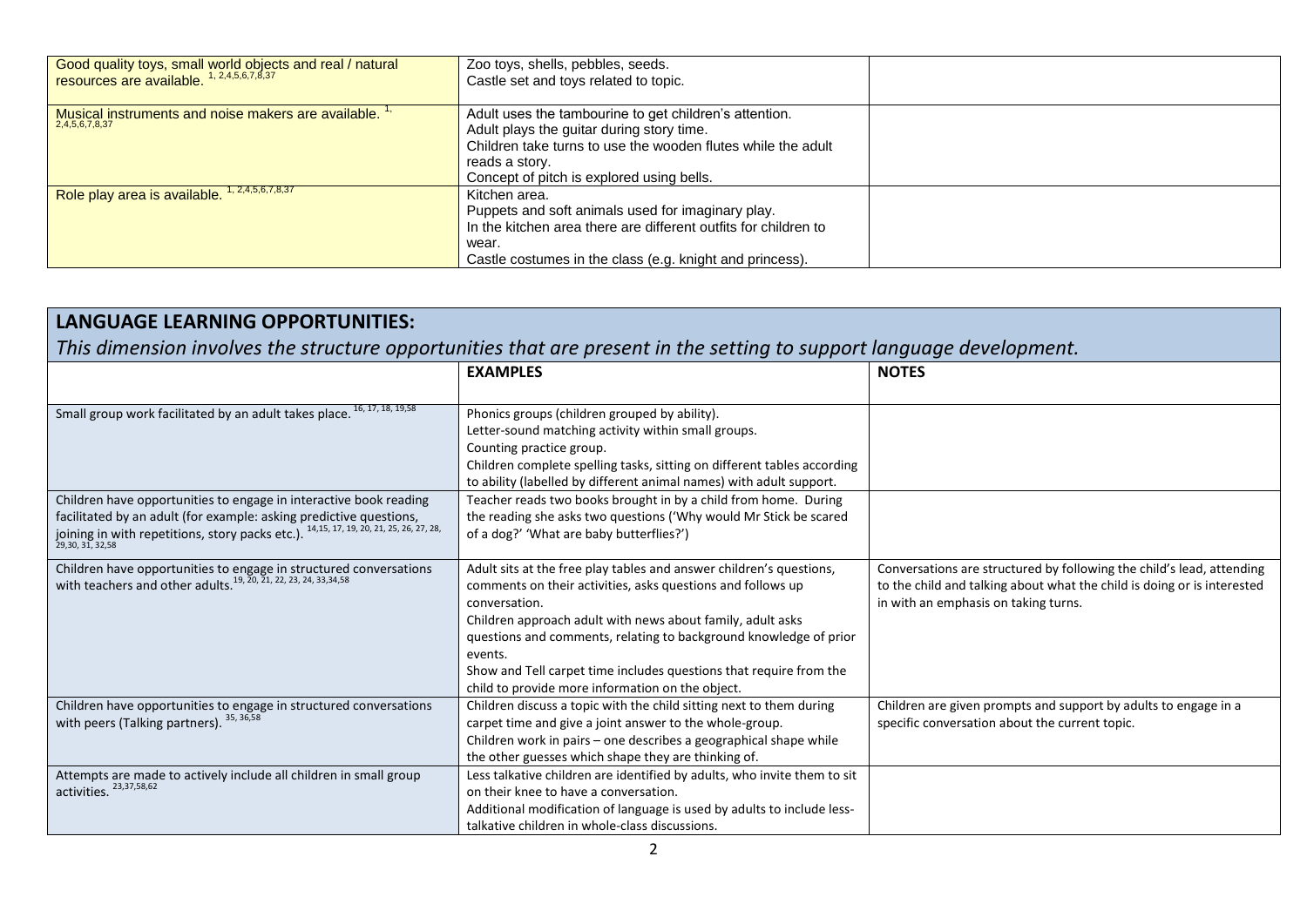| <b>LANGUAGE LEARNING INTERACTIONS:</b>                                                                                                                                                           |                                                                                                                                                                                                                                                                                                                                                                                                                                                        |                                                                                                                                                                                                                                                                             |
|--------------------------------------------------------------------------------------------------------------------------------------------------------------------------------------------------|--------------------------------------------------------------------------------------------------------------------------------------------------------------------------------------------------------------------------------------------------------------------------------------------------------------------------------------------------------------------------------------------------------------------------------------------------------|-----------------------------------------------------------------------------------------------------------------------------------------------------------------------------------------------------------------------------------------------------------------------------|
| This dimension involves the ways in which adults in the setting talk with children.                                                                                                              |                                                                                                                                                                                                                                                                                                                                                                                                                                                        |                                                                                                                                                                                                                                                                             |
|                                                                                                                                                                                                  | <b>EXAMPLES</b>                                                                                                                                                                                                                                                                                                                                                                                                                                        | <b>NOTES</b>                                                                                                                                                                                                                                                                |
| Adults use children's name, draw attention of children.<br>1,38,39,40,41,44,45,46,47                                                                                                             | Adult says the name of each child before giving them a counting task<br>$(e.g. Sarah - 3+4!)$<br>During greetings at the start of the day.<br>Adult uses the child's name to get their attention before asking them<br>a specific question during 'show and tell' session.                                                                                                                                                                             | If an adult does this repetitively during one activity (e.g. a counting<br>task), but does not use this strategy during the rest of the session,<br>you may wish to count the incidence as 'once' (rather than counting<br>the individual occurrences within the one task). |
| Adults get down to the child's level when interacting with them.<br>1,38,39,40,41,44,45,46,47                                                                                                    | Adult sits on the carpet with the children to complete maths activity.<br>Adult sits on small chairs designed for children during free activity<br>time.                                                                                                                                                                                                                                                                                               |                                                                                                                                                                                                                                                                             |
| Natural gestures and some key word signing are used in interactions<br>with children. 39, 40, 41, 42, 43, 44, 45, 46, 47                                                                         | Thumbs up.<br>Use a gesture for 'big' (tower).<br>Use the 'where' Makaton sign.<br>Gestured when saying 'I can see a long way'.<br>Fingers to signal 3 hats.<br>Five minutes (hand gesture for 5).<br>Knock it over (gesture for knock!).<br>When instructing in an ICT lesson, teachers use gestures for<br>up/down/left/right/high/low.<br>Iconic gestures are used, e.g. gesture for 'cliff' (in discussion of what<br>an edge is in maths lesson). |                                                                                                                                                                                                                                                                             |
| Adults use symbols, pictures and props (real objects) to reinforce<br>language. $1$                                                                                                              | Visual timetable displayed, with a focus on a child who has recently<br>moved to the area from abroad and a child with ASD.<br>Pointing at pictures when reading a story.<br>Holding a wooden train toy and referring to it when talking about<br>transportation.                                                                                                                                                                                      |                                                                                                                                                                                                                                                                             |
| Pacing: Adults use a slow pace during conversation; give children<br>plenty of time to respond and take turns in interacting with<br>them. <sup>1,19,21,34,39,40,41,44,45,46,47</sup>            | When explaining how to log on to the computers, the adult takes lots<br>of pauses and talks slowly.                                                                                                                                                                                                                                                                                                                                                    |                                                                                                                                                                                                                                                                             |
| Pausing: Adults pause expectantly and frequently during interactions<br>with children to encourage their turn-taking and active<br>participation. <sup>1,19,21,44,45,46,47</sup>                 | Counting activity $-2$ , 4, 6 !'<br>A: 'How do we call this? It's a pancake!'<br>A: 'What day is it today, do you know? It was Monday yesterday so<br>it's Today is - Tuesday!'                                                                                                                                                                                                                                                                        |                                                                                                                                                                                                                                                                             |
| Confirming: Adults respond to the majority of child utterances by<br>confirming understanding of the child's intentions. Adults do not<br>ignore child's communicative bids. 1,19,44,45,46,47,48 | Adult confirms if answer to counting was correct?<br>Child: 'My grandmother has rabbits in her garden'. Adult: 'That<br>sounds interesting, tell me about the rabbits later'<br>Child: 'Look Miss!' Adult: 'Oh look what you've done! He's made a<br>car!'<br>Child:' Miss, look at my star!' Adult: 'Oh wowthis is a big bright<br>star!'                                                                                                             |                                                                                                                                                                                                                                                                             |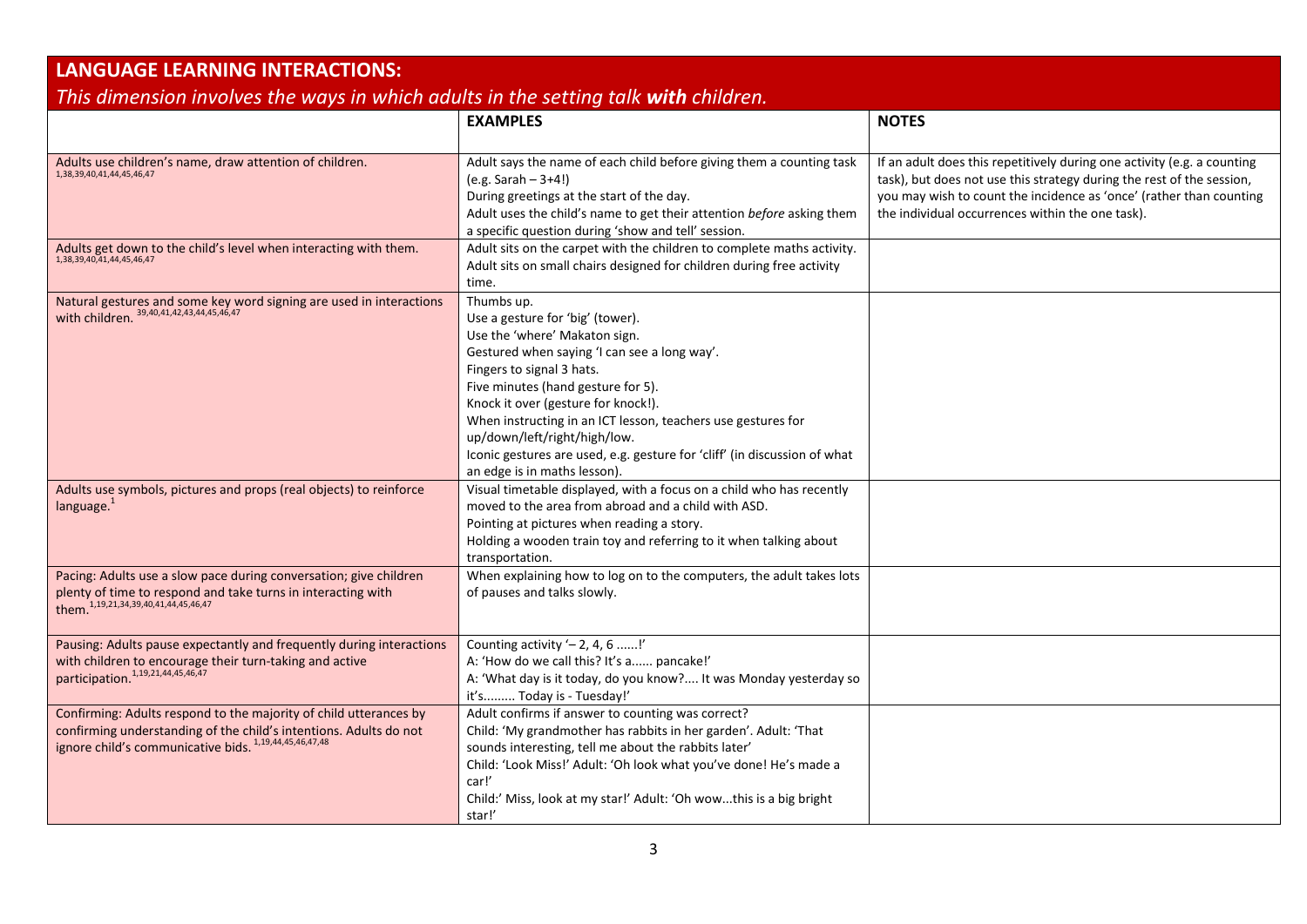| Imitating: Adults imitate and repeat what child says more or less                                                          | Child: 'It is my sister's birthday on Saturday'. Adult: 'Is it really her |                                                                           |
|----------------------------------------------------------------------------------------------------------------------------|---------------------------------------------------------------------------|---------------------------------------------------------------------------|
| exactly. 1,19,44,45,46,47,48                                                                                               | birthday? How exciting'.                                                  |                                                                           |
|                                                                                                                            | Child: 'Miss look at my tower'. Adult: 'Oh wowlook at your tower!'        |                                                                           |
| Commenting: Adults comment on what is happening or what<br>children are doing at that time. $^{1,19,44,45,46,47,49,50,51}$ | Adult: 'Charlie, that's a great design'.                                  | In order to be scored, the adult's comment should be directed at the      |
|                                                                                                                            | Adult: 'A spider! Your favourite animal!'                                 | child(ren) and be about the immediate situation.                          |
|                                                                                                                            | Adult: 'I like the way Alfie and Tiana put all the blocks together to     |                                                                           |
|                                                                                                                            | build a really tall tower.'                                               |                                                                           |
|                                                                                                                            | Adult: 'I can see what you're doing, you're trying to copy.'              |                                                                           |
| Extending: Adults repeat what child says and add a small amount of                                                         | Child: 'Because Cinderella was scared of her sisters'. Adult: 'That's     |                                                                           |
| syntactic or semantic information. 1,19,44,45,46,47,48,49,50, 51                                                           | right. Cinderella was scared of her two horrible sisters'.                |                                                                           |
|                                                                                                                            | Child: 'My mummy brought me here'. Adult: 'Your mummy's                   |                                                                           |
|                                                                                                                            | brought you here has she? She's seen you to the gate. Here she is!'       |                                                                           |
|                                                                                                                            | Child: 'Chimney house'. Adult: 'Chimney that's like the one we saw        |                                                                           |
|                                                                                                                            | when we went on our walk'                                                 |                                                                           |
|                                                                                                                            |                                                                           |                                                                           |
|                                                                                                                            | Child: 'Look at my dress'. Adult: 'It's a very beautiful summer dress'.   |                                                                           |
| Labelling: Adults provide the labels for familiar and unfamiliar                                                           | Child: 'I need to be careful.' Adult: 'That's right. You need to be       |                                                                           |
| actions, objects, or abstractions (e.g. feelings). <sup>54,55,56,58,59,60</sup>                                            | precise'                                                                  |                                                                           |
|                                                                                                                            | Adult: 'What's another word for punch? (Pause) Starts with 'h'            |                                                                           |
|                                                                                                                            | Adult: 'When someone doesn't feel excited in a nice way, we say           |                                                                           |
|                                                                                                                            | they feel(pause) upset'.                                                  |                                                                           |
|                                                                                                                            | The adult describes the word octagon in relation to an octopus.           |                                                                           |
|                                                                                                                            | Introduces the words pentagon, cylinder, cuboids, and cone.               |                                                                           |
| Adults encourage children to use new words in their own talking.                                                           | What's another word for that?                                             |                                                                           |
| 54,55,56,58,59,60                                                                                                          | Submarine (what did we call that one again?)                              |                                                                           |
|                                                                                                                            | Child: 'They rhyme'. Adult: 'That's right. We learnt about rhyming in     |                                                                           |
|                                                                                                                            | the morning'.                                                             |                                                                           |
| Open questioning: Adults ask open-ended questions that extend                                                              | How does it change from one to another?                                   |                                                                           |
| children's thinking (what, where, when, how & why questions).<br>1,19,44,45,46,47,52,53,57,58                              | What did you like about the way Tiara read the story?                     |                                                                           |
|                                                                                                                            | What do you know about a giant's house?                                   |                                                                           |
|                                                                                                                            | Why do you think they might be hot?                                       |                                                                           |
|                                                                                                                            | How's it different to a square?                                           |                                                                           |
|                                                                                                                            | And what's this book about?                                               |                                                                           |
| Scripting: Adults provide a verbal routine to the child for                                                                | When we do a book review, we say 'I gave Cinderella three stars           | Scripts provide children with accurate verbal information about           |
| representing an activity (e.g. First, you go up to the counter. Then                                                       | because'                                                                  | those situations or activities they may encounter. The situation or       |
| you say 'I want milk') and engage the child in known routines (e.g.                                                        |                                                                           | activity is described in detail providing the child with a script of what |
| 'Now it is time for circle time. What do we do first?'). 1,19,44,45,46,47,58                                               |                                                                           | to say or do, what might be expected of him them and why. This            |
|                                                                                                                            |                                                                           | item should not be scored if the adult just gives directions (e.g.        |
|                                                                                                                            |                                                                           | Adult: 'Now go to your tables and start the task').                       |
| Adults provide children with choices (for example: 'Would you like to                                                      | Do you want to go outside or go on the computer?                          |                                                                           |
| read a story or play on the computer?'). $1$                                                                               | Do you want to show us a magic trick or tell us about last night (in      |                                                                           |
|                                                                                                                            | Show and Tell)?                                                           |                                                                           |
| Adults use contrasts that highlight differences in lexical items and in                                                    | Amphibian crafts versus hovercrafts!                                      |                                                                           |
| syntactic structures. 51,54,55,56,58,59,60,61                                                                              | Smaller v smallest.                                                       |                                                                           |
|                                                                                                                            |                                                                           |                                                                           |
|                                                                                                                            | That's not just a car, it's like a minibus!                               |                                                                           |
|                                                                                                                            | Hammer doesn't start with d, that would be dammer                         |                                                                           |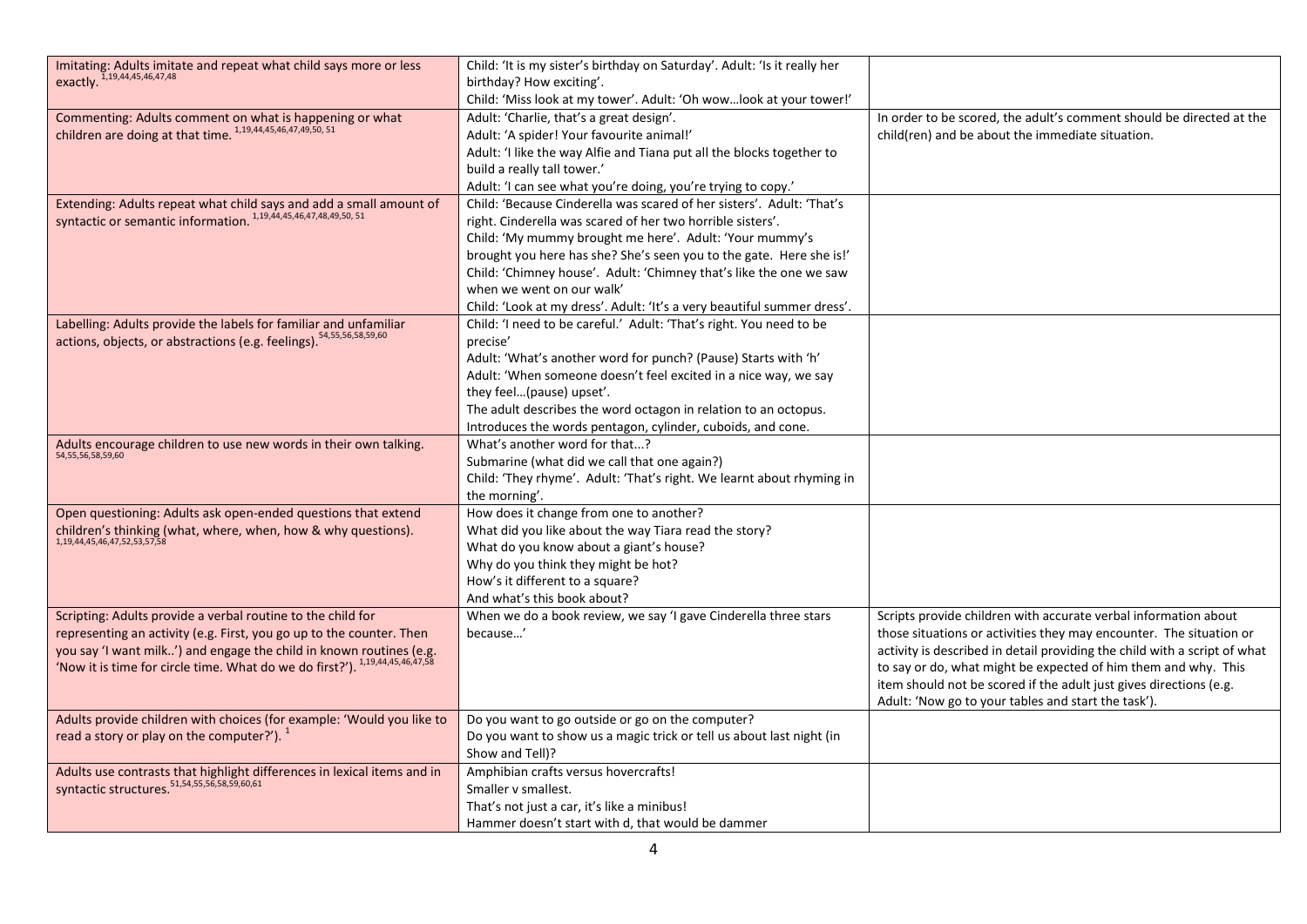|                                                                              | The adult explains to the children the meaning of the words content                                                                                                                       |                                                                                                                                                                                                                                                                                                                                                                                                                                    |
|------------------------------------------------------------------------------|-------------------------------------------------------------------------------------------------------------------------------------------------------------------------------------------|------------------------------------------------------------------------------------------------------------------------------------------------------------------------------------------------------------------------------------------------------------------------------------------------------------------------------------------------------------------------------------------------------------------------------------|
|                                                                              | and index.                                                                                                                                                                                |                                                                                                                                                                                                                                                                                                                                                                                                                                    |
|                                                                              | Face versus Side                                                                                                                                                                          |                                                                                                                                                                                                                                                                                                                                                                                                                                    |
|                                                                              | Sophia versus spear versus sphere!                                                                                                                                                        |                                                                                                                                                                                                                                                                                                                                                                                                                                    |
|                                                                              | Discusses a face of a circle versus a face of a 2d shape in maths.                                                                                                                        |                                                                                                                                                                                                                                                                                                                                                                                                                                    |
| Adults model language that the children are not producing yet. <sup>38</sup> | What are the properties of the shape?                                                                                                                                                     | Adults may use a word or sentence structure which you would not<br>expect of a child in key stage 1. In order to score on this item,<br>consider if the adult is using language which is within the child's zone<br>of proximal development $-e.g.$ is the language use helping develop<br>children's language skills? Or is it too complex to be accessed by<br>children of this age range (in which case, do not score a point)? |
| Turn-taking is encouraged. <sup>1,62</sup>                                   | Adult: 'We are working as a team - doing it all together. Now it's my<br>turn, then it's Amber's turn.'<br>Adult: 'Let's take it in turns to think of a word to describe the<br>monster.' |                                                                                                                                                                                                                                                                                                                                                                                                                                    |
| Children's listening skills are praised. <sup>1,62</sup>                     | Adult: 'That's very good listening.'<br>Adult: 'I can tell you are listening to me by the way you all look at me<br>when I explain the task. Great listening!'                            | This item is scored if listening is explicitly praised. It does not include<br>praise for being quiet (e.g. 'this class is really quiet - good work'<br>would not be scored) or discipline for poor listening (e.g. 'I wish<br>there was more listening going on in here today!'). You may wish to<br>note any positive strategies that the adults use to encourage good<br>listening.                                             |
| 1,62<br>Children's non-verbal communication is praised.                      | Adults: 'I like the way you look at me when I explain the exercise. It<br>makes me think you are really listening at me'                                                                  |                                                                                                                                                                                                                                                                                                                                                                                                                                    |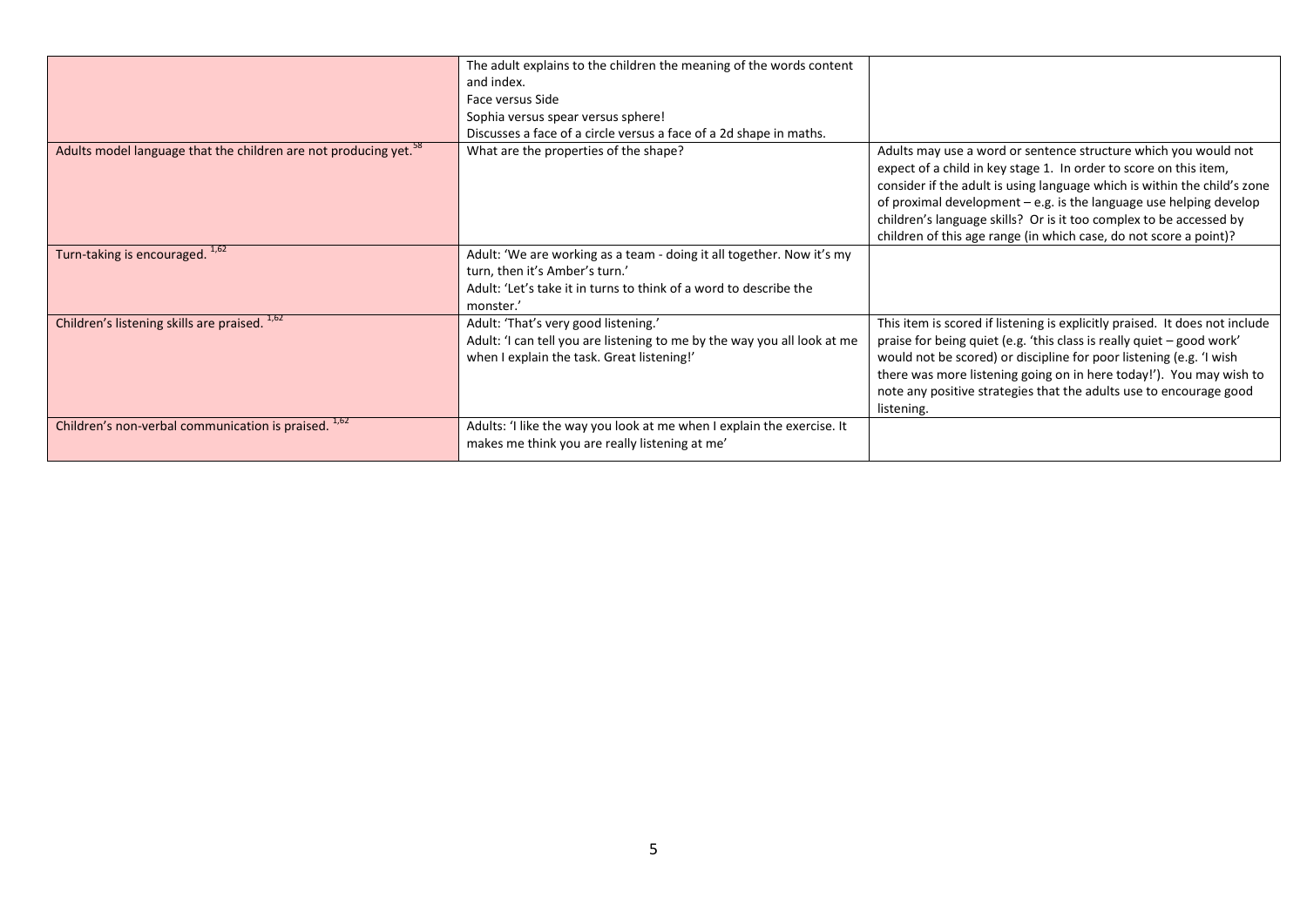#### **References**

- 1. Justice, L.M. (2004). Creating Language-Rich Preschool Classroom Environments. *Teaching Exceptional Children,* 36-44.
- 2. Justice, L. M., MCGinty, A., Guo, Y., & Moore, D. (2009). Implementation of responsiveness to intervention in early education settings. *Seminars in Speech and Language, 30*(2), 59-74.
- 3. Bond, M. A., & Wasik, B. A. (2009). Conversation Stations: Promoting Language Development in Young Children. *Early Childhood Educational Journal, 36,* 467-473.
- 4. Siraj-Blatchford, I., Sylva, K., Muttock, S., Gilden, R., & Bell, D. (2002). Researching effective pedagogy in the *early years. London: DFES.*
- 5. Harms, T., Clifford, R. M., & Cryer, D. (1996). *Early Childhood Environment Rating Scale - Revised (ECERS-R).* London: Teachers College Press.
- 6. Sylva, K, Siraj-Blatchford, I., Taggart, B. (2006). *Assessing Quality in the Early Years: Early Childhood Environmental Rating Scale – Extension (ECERS-E).* Stoke-on Trent, UK and Sterling, USA: Trentham Books.
- 7. I CAN (2008). I Can Early Talk: A Supportive Service for Children's Communication. Accreditation Standards.
- 8. Communication Trust (2008). The Speech, Language and Communication Framework. [http://communicationhelppoint.org.uk](http://communicationhelppoint.org.uk/)
- 9. Dockrell, J. E., & Shield, B. M. (2004). Children's perception of their acoustic environment at home and at school. *Journal of the Acoustical Society of America, 115,* 2964-2973.
- 10. Shields, B.M., & Dockrell, J.E. (2008). The effects of environmental and classroom noise on the academic attainments of primary school children. *Journal of the Acoustical Society of America, 123*(1), 133-144.
- 11. Dockrell, J. E., & Shield, B. M. (2006). Acoustical barriers in classrooms: the impact of noise on performance in the classroom. *British Educational Research Journal, 32*(3)*,* 509-525.
- 12. Building Bulletin 87, BB 87, Guidelines for Environmental Design in Schools (DCSF) <http://teachernet.gov.uk/energy>
- 13. Dowhower, S. L., & Beagle, K. G. (1998). The print environment in kindergartens: A study of conventional and holistic teachers and their classrooms in three settings. *Reading Research and Instruction, 37*(3), 161- 190.
- 14. Justice, L.M., Kaderavek, J.N., Fan, X., Sofka, A., & Hunt, A. (2009). Accelerating Preschoolers' Early Literacy Development Through Classroom Based Teacher-Child Storybook Reading and Explicit Print Referencing. *Language Speech and Hearing Services in Schools, 40*(1), 67-85.
- 15. Mol, S., Bus, A., & de Jong, M. (2009). Interactive book reading in early education: A tool to stimulate print knowledge as well as oral language. *Review of Educational Research, 79,* 979–1007.
- 16. Wasik, B. A. (2008). When fewer is more: Small groups in early childhood classrooms. *Early Childhood Education Journal, 35,* 515-521.
- 17. Morrow, L. M., & Smith, J. K. (1990). The effects of group size on interactive storybook reading. *Reading Research Quarterly, 25,* 213-231.
- 18. Turnbull, K. P., Anthony, A. B., Justice, L., & Bowles, R. (2009). Preschoolers' exposure to language stimulation in classrooms serving at-risk children: The contribution of group size and activity context. *Early Education and Development, 20*(1)*,* 53-79.
- 19. Dockrell, J. E., Stuart, M., & King, D. (2010). Supporting early oral language skills for English language learners in inner city preschool provision. *British Journal of Educational Psychology, 80*(4)*,* 497-515.
- 20. Saunders, W. M., & Goldenberg, C. (1999). Effects of instructional conversations and literature logs on limited- and fluent-English-proficient students' story comprehension and thematic understanding. *Elementary School Journal, 99*(4)*,* 277–301.
- 21. Carlo, M. S., August, D., McLaughlin, B., Snow, C. E., Dressler, C., Lippman, D. N., White, C. E. (2004). Closing the gap: Addressing the vocabulary needs of English-language learners in bilingual and mainstream classrooms. *Reading Research Quarterly, 39*, 188–215.
- 22. Bickford-Smith, A., Wijayatilake, L., & Woods, G. (2005). Evaluating the Effectiveness of an Early Years Language Intervention. *Educational Psychology in Practice, 21*(3)*,* 161-173.
- 23. Best, W., Melvin, D., & Williams, S. (1993). The effectiveness of communication groups in day nurseries. *European Journal of Disordered Communication, 28,* 187–212.
- 24. NICHD Early Child Care Research Network (2000). The relation of child care to cognitive and language development. *Child Development, 71*, 960–980.
- 25. Collins, M. (2010). ELL preschoolers' English vocabulary acquisition from story book reading. *Early Childhood Research Quarterly, 25,* 84–97.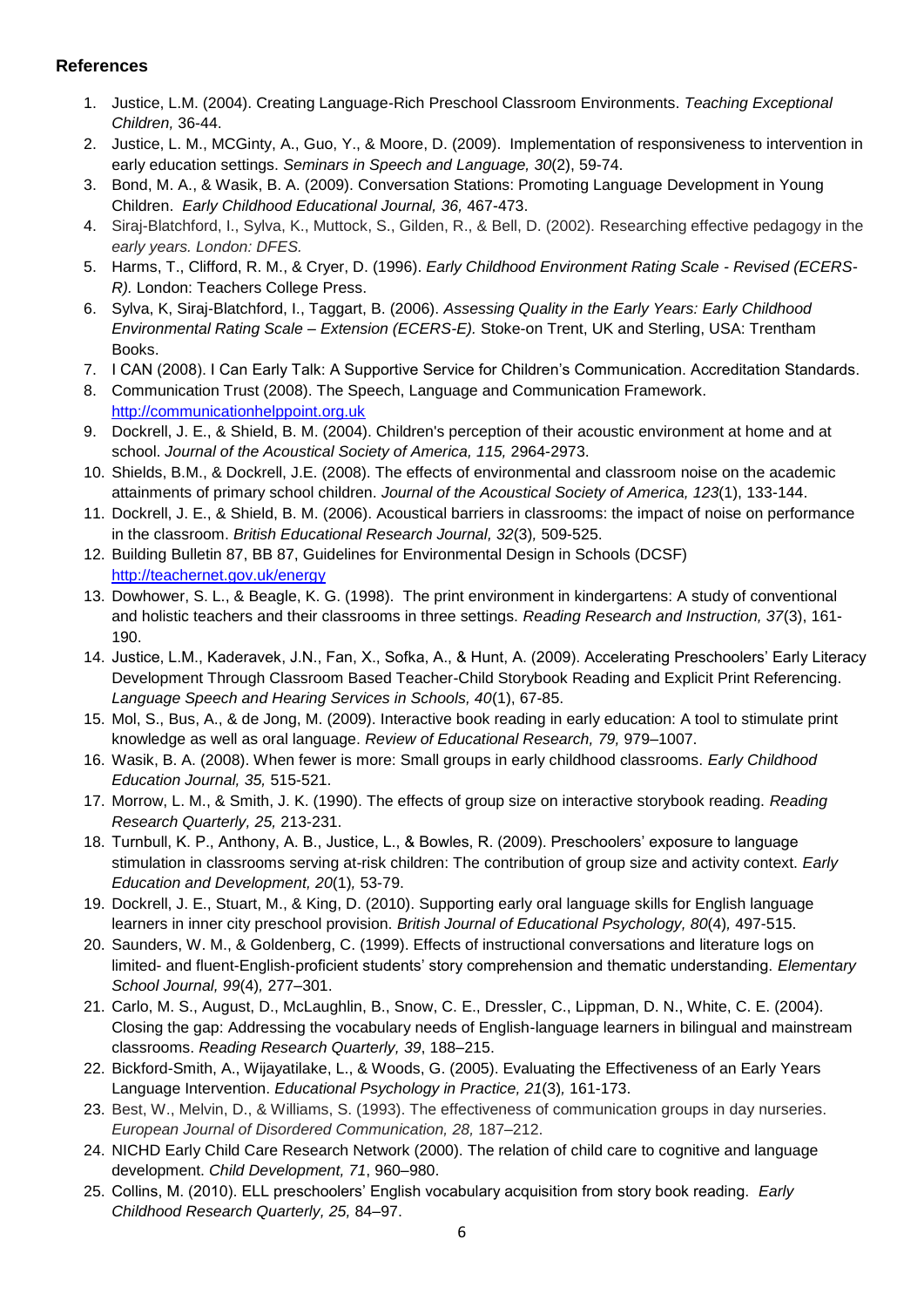- 26. Hargrave, A. C., & Sénéchal, M. (2000). A book reading intervention with preschool children who have limited vocabularies: The benefits of regular reading and dialogic reading. *Early Childhood Research Quarterly, 15*, 75–90.
- 27. Koshinen, P. S., Blum, I. H., Bisson, S. A., Phillips, S. M., Creamer, T. S., & Baker, T. K. (2000). Book access, shared reading, and audio models: The effects of supporting the literacy learning of linguistically diverse students in school and at home. *Journal of Educational Psychology, 92*(1)*,* 23-36.
- 28. Dickinson, D. K. (2001). Book reading in preschool classrooms: Is recommended practice common? In D. K. Dickinson & P. O. Tabors (Eds.), *Beginning literacy with language: Young children learning at home and school* (pp. 175-203). Baltimore: Brookes Publishing Company.
- 29. Ezell, H.K., & Justice, L. M. (2005). *Shared storybook reading: Building young children's language and emergent literacy skills.* Baltimore, MD: Paul H. Brookes.
- 30. Justice, L.M., & Ezell, H.K. (2002). Use of storybook reading to increase print awareness in at-risk children. *American Journal of Speech-Language Pathology, 11*(1), 17-29.
- 31. Justice, L. M., Meier, J., & Walpole, S. (2005). Learning new words from storybooks: Findings from an intervention with at-risk kindergarteners. *Language, Speech, and Hearing Services in Schools, 36*, 17-32.
- 32. Justice, L. M., & Pence, K. (2005). *Scaffolding with storybooks: A guide for enhancing young children's language and literacy achievement*. Newark, DE: International Reading Association.
- 33. Huttenlocher, J., Vasilyeva, M., Cymerman, E., & Levine, S. C. (2002). Language input at home and at school: Relation to syntax. *Cognitive Psychology, 45*, 337–374.
- 34. Justice, L. M., Mashburn, A. J., Hamre, B. K., & Pianta, R. C. (2008). Quality of language and literacy instruction in preschool classrooms serving at-risk pupils. *Early Childhood Research Quarterly, 23*(1)*,* 51-68.
- 35. Mashburn, A. J., Justice, L. M., Downer, J. T., & Pianta, R. C. (2009). Peer effects on children's language achievement during pre-kindergarten. *Child Development, 80*(3), 686-702.
- 36. Justice, L.M., Petscher, Y., Schatschneider, C., & Mashburn, A. (2011). Peer effects in Preschool Classrooms: Is Children's Language Growth Associated with Their Classmates' Skills? *Child Development, 82*(6)*,* 1768-1777.
- 37. Smith, M. W., & Dickinson, D.K. (1994). Describing oral language opportunities and environments in Head Start and other preschool classrooms. *Early Childhood Research Quarterly, 9*, 345-366.
- 38. Silverman, R., & Hines, S. (2009). The effects of multimedia-enhanced instruction on the vocabulary of English-language learners and non-English language learners in pre-kindergarten through second grade. *Journal of Educational Psychology, 101*, 305–314.
- 39. Gersten, R., & Baker, S. (2000). What do we know about effective instructional practices for English language learners? *Exceptional Children, 66,* 453–470.
- 40. Justice, L. M., Mashburn, A., Pence, K. L., & Wiggins, A. (2008). Experimental evaluation of a preschool language curriculum: Influence on children's expressive language skills. *Journal of Speech Language and Hearing Research, 51*(4)*,* 983-1001.
- 41. Girolametto, L., Weitzman, E., van Lieshout, R., & Duff, D. (2000). Directiveness in teachers' language input to toddlers and preschoolers in day care. *Journal of Speech, Language, and Hearing Research, 43*, 1101– 1114.
- 42. Launonen, K. (1996). Enhancing communication skills of children with Down syndrome: Early use of manual signs. In S. von Tetzchner, & M. H. Jensen (Eds.), *Augmentative and alternative communication: European perspectives*. London: Whurr.
- 43. Remington, B., & Clarke, S. (1996). Alternative and augmentative systems of communication for children with Down syndrome. In J. Rondal, J. Perera, L. Nadel, & A. Comblain (Eds.), *Down syndrome: Psychological, psychobiological and socio-educational perspectives.* London: Whurr.
- 44. Girolametto, L., & Weitzman, E. (2002). Responsiveness of child care providers in interactions with toddlers and pre-schoolers. *Language, Speech and Hearing Services in Schools, 33*, 268-281.
- 45. Cabell, S.Q., Justice, L.M., Piasta, S.B., Curenton, S.M., Wiggins, A., Turnbull, K.P., & Petscher, Y. (2011). The impact of teacher responsivity education on preschoolers' language and literacy skills. *American Journal of Speech-Language Pathology, 20*(4)*,* 315-330.
- 46. Girolametto, L., Weitzman, E., & Greenberg, J. (2006). Facilitating language skills In-service education for early childhood educators and preschool teachers. *Infants and Young Children,* 19(1)*,*36-49.
- 47. Girolametto, L., Weitzman, E., & Greenberg, J. (2003). Training day care staff to facilitate children's language. American *Journal of Speech-Language Pathology, 12*(3)*,* 299-311.
- 48. Tsybina, I., Girolametto, L., Weitzman, E., & Greenberg, J. (2006). Recasts used with preschoolers' learning English as their second language. *Early Childhood Education Journal, 34,* 177–185.